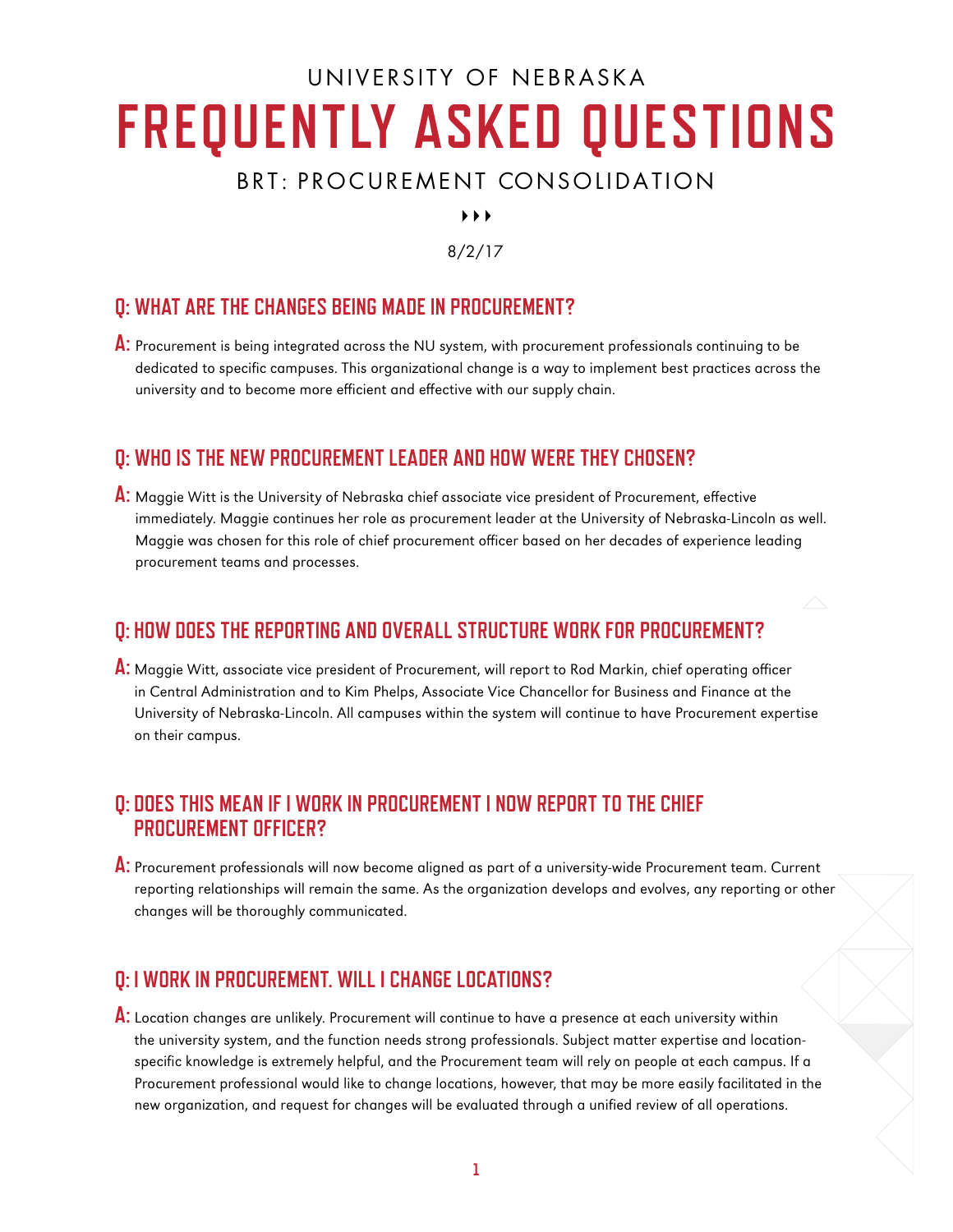## **Q: WE SEEMED TO BE DOING FINE WITH OUR CURRENT PRACTICES FOR MANAGING SUPPLIERS AND CONTRACTS. WHY CHANGE?**

**A:** We have an opportunity to buy and manage the supply chain more efficiently and effectively, and we are obligated to be as cost-effective as possible as stewards of precious resources at the university. Consolidating our purchases can drive scale which can improve negotiations for university goods and services. Suppliers see the great advantage of serving customers with scale. In addition, concentrating the management of procurement to procurement professionals allows us to leverage best practices, and it allows non-procurement professionals to concentrate more fully on their primary responsibility.

#### **Q: I CURRENTLY MANAGE THE SUPPLIERS I NEED IN MY ROLE AT THE UNIVERSITY. WHAT DOES THIS MEAN FOR ME?**

**A:** If you are not a Procurement professional, it is more than likely your primary role isn't the purchase of products/services for the university, or the management of supplier contracts, though you likely are supporting the needs of your college/department/office in these areas. Procurement will continue to support your organization in the management of suppliers and contract negotiations specific to your operations, with a focus on driving standards and efficiencies whenever feasible. As Procurement begins to transform our processes, we will be working with campus stakeholders to ensure continuity of services and expectations of duties and responsibilities. To discuss this transition further, please contact [maggie.witt@unl.edu.](mailto:maggie.witt@unl.edu)

#### **Q: I BUY OFFICE SUPPLIES, RESEARCH SUPPLIES, ETC., FOR MY AREA. SHOULD I STOP?**

**A:** No. Office supplies, research supplies or any other needed materials for your work at the university should still be procured through your normal channels and the use of our Prime Supplier contracts. These two categories are excellent examples of the university negotiating highly competitive pricing resulting from scale and consolidation of our spend into two major suppliers.

#### **Q: DOES THIS CHANGE APPLY ACROSS THE UNIVERSITY SYSTEM AT ALL CAMPUSES? WHAT ABOUT RESEARCH CENTERS OR ATHLETIC DEPARTMENTS?**

**A:** This is an organizational change for procurement alignment across all campuses. Procurement currently works with athletic departments, research centers, and many other areas, and will continue to do so. This organizational change doesn't impact the end user.

# **Q: WHEN DOES ALL OF THIS GO INTO EFFECT? WHAT HAPPENS NEXT?**

**A:** The Procurement leadership and alignment is effective immediately, and the chief procurement officer and her senior team will now begin seeking input from those in procurement areas—and those being served by procurement—across the university. The team will host a series of meetings and forums to listen and learn about what's working and what can be improved.